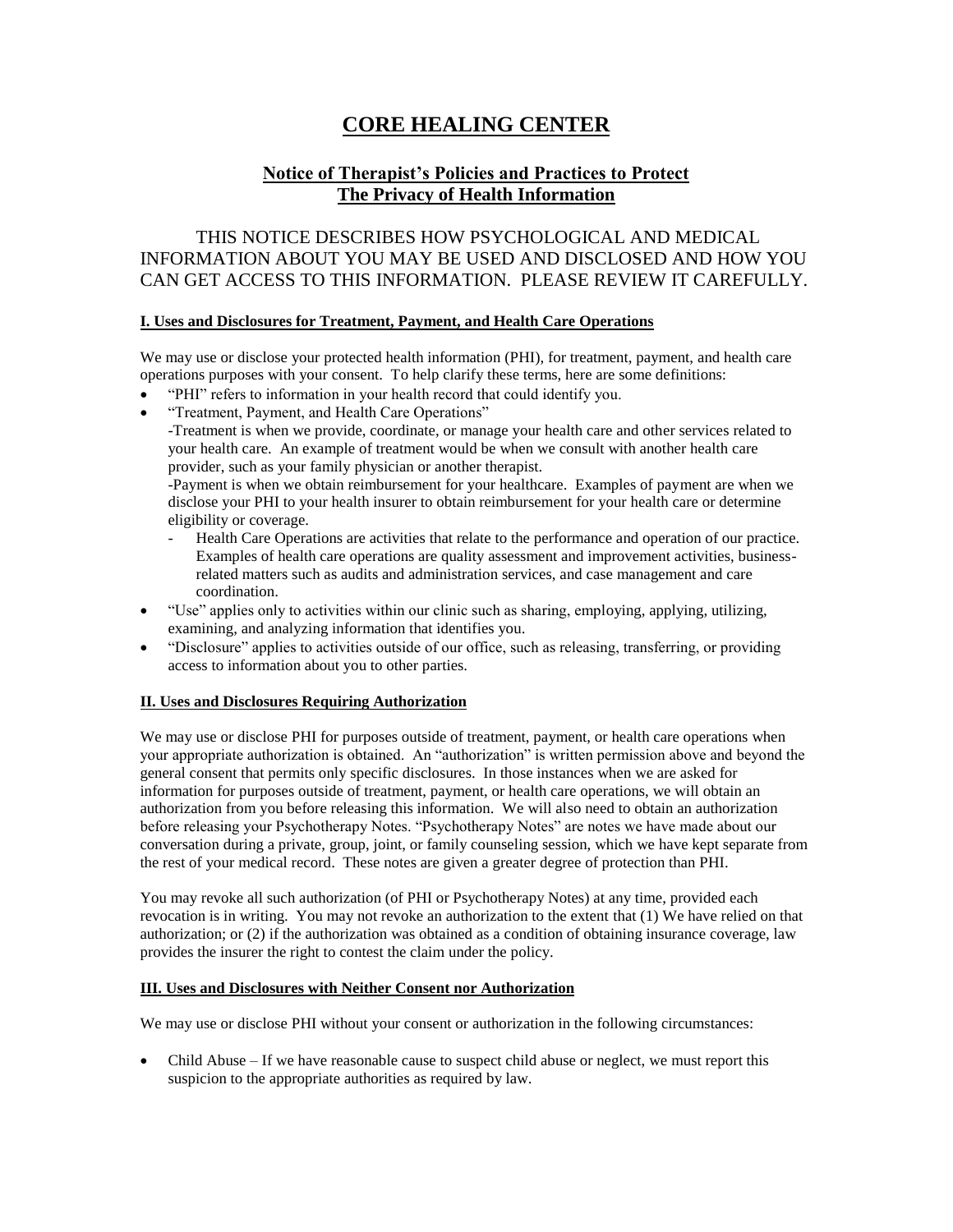- Adult and Domestic Abuse If we have reasonable cause to suspect you have been criminally abused, we must report this suspicion to the appropriate authorities as required by law.
- Health Oversight Activities If we receive a subpoena or other lawful request from the Department of Health or the Michigan Board of Counseling, Social Work, or Psychology, we must disclose the relevant PHI pursuant to that subpoena or lawful request.
- Judicial and Administrative Proceedings If you are involved in a court proceeding and a request is made for information about your diagnosis and treatment or the records thereof, such information is privileged under state law, and we will not release information without your written authorization or a court order. The privilege does not apply when you are being evaluated or a third party or where the evaluation is court ordered. You will be informed in advance if this is the case.
- $\bullet$  Serious Threat to Health or Safety If you communicate to your therapist a threat of physical violence against a reasonably identifiable third person and you have the apparent intent and ability to carry out the threat in the foreseeable future, we may disclose relevant PHI and take the reasonable steps permitted by law to prevent the threatened harm from occurring. If we believe that there is an imminent risk that you will inflict serious harm on yourself, we may disclose information in order to protect you.
- Worker's Compensation We may PHI regarding you as authorized by and to extent necessary to comply with laws relating to worker's compensation or other similar programs, established by law, that provide benefits for work-related injuries or illness without regard to fault.

## **IV. Patient's Rights and Therapist's Duties**

## Patient's Rights:

- Right to Request Restrictions You have the right to request restrictions on certain uses and disclosures of PHI. However, we are not required to agree to a restriction you request.
- Right to Receive Confidential Communications by Alternate Means and at Alternative Locations- You have the right to request and receive confidential communications of PHI by alternative means and at alternative locations. (For example, you may not want a family member to know that you are being seen here. On request, we will send your bills to another address.)
- Right to Inspect and  $Copy You$  have the right to inspect or obtain a copy (or both) of PHI in in my mental health and billing records used to make decisions about you for as long as the PHI is maintained in the record. We may deny your access to PHI under certain circumstances, but in some cases you may have this decision reviewed. On your request, we will discuss with you the details of the request and denial process.
- Right to Amend You have the right to request to request an amendment of PHI for as long as the PHI is maintained in the record. We may deny your request. On your request, we will discuss with you the details of the amendment process.
- Right to an Accounting You generally have the right to receive an accounting of disclosures of PHI. On your request, we will discuss with you the details of the accounting process.
- Right to a Paper Copy You have the right to obtain a paper copy of the notice from the Core Healing Center upon request, even if you have agreed to receive the notice electronically.

## Therapist's Duties:

- We are required by law to maintain the privacy of PHI and to provide you with a notice of our legal duties and privacy practices with respect to PHI.
- We reserve the right to change the privacy policies and practices described in this notice. Unless we notify you of such changes, however, we are required to abide by the terms currently in effect.
- If we revise our policies and procedures, we will make this new form available for review.

## **V. Questions and Complaints**

If you have questions about this notice, disagree with a decision we make about access to your records, or have other concerns about your privacy rights, you may contact Alice J. Gagnon, Director at the Core Healing Center. (734-776-2284).